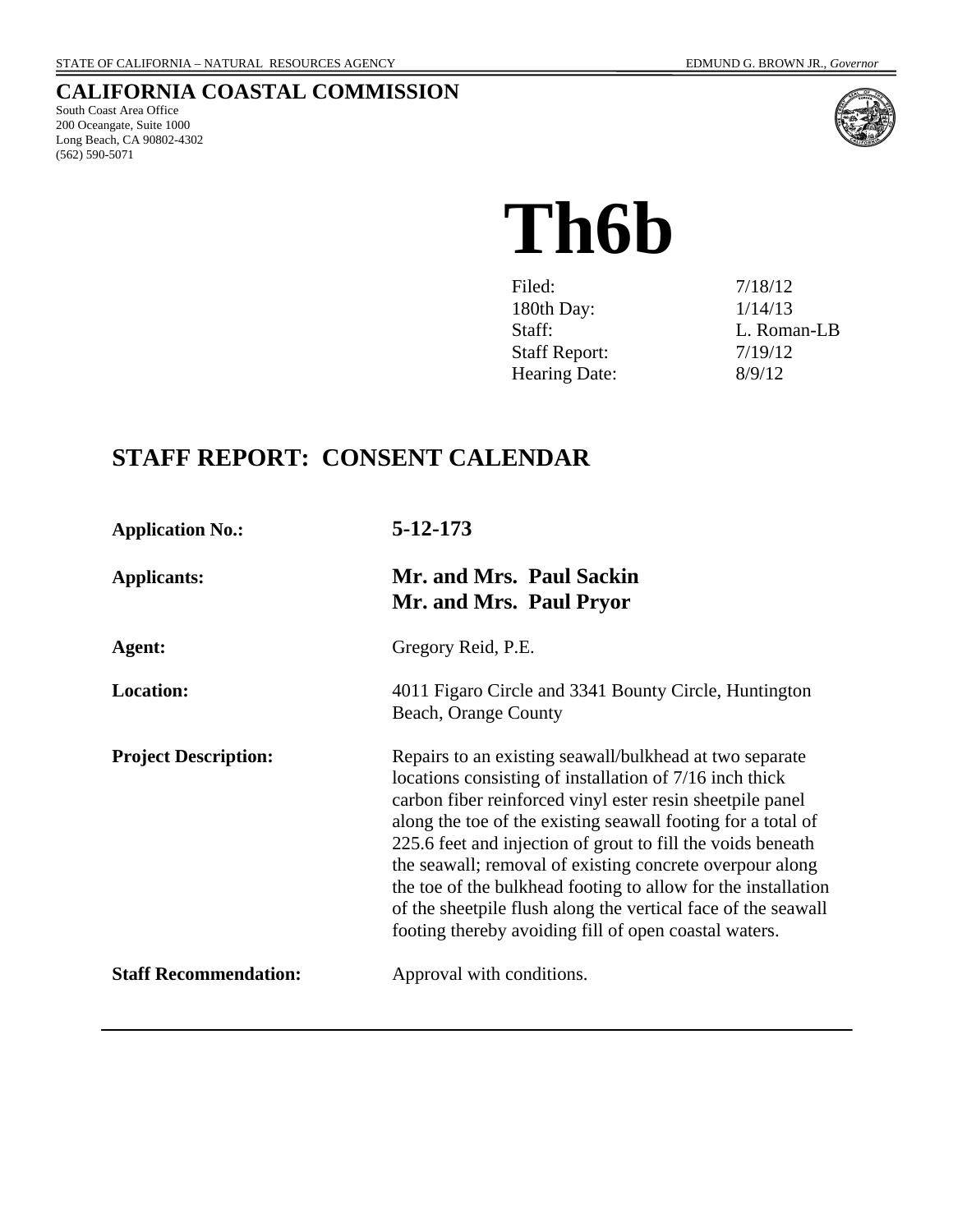## **SUMMARY OF STAFF RECOMMENDATION**

The issues raised by the proposed project and addressed in this staff report relate to impacts upon the marine environment due to soft bottom habitat impacts and the use of plastic materials in the marine environment. The project will result in a net impact of 5.42 square feet of soft bottom habitat that will be mitigated through the restoration of 20.92 square feet of soft bottom habitat on-site, of which a minimum of 10.84 square feet (2:1 mitigation ratio) will be reserved for mitigation for the subject project. No rock/toe-stone is proposed. The project has been conditioned to monitor the plastic sheetpile panels and to amend this permit or apply for a new permit if new information identifies an environmentally superior alternative to plastic. Also as conditioned, the project will not result in significant adverse impacts on water quality or marine habitat. In addition, due to the absence of eelgrass in the project area, and as conditioned, adverse impacts upon eelgrass are not anticipated. A caluerpa taxifolia survey was conducted at the site and none was found.

Staff recommends APPROVAL of the proposed development with special conditions which require: 1) preparation of a Bulkhead Monitoring Plan providing for periodic inspections assessing the continued integrity of the bulkhead's sheetpile reinforcement; 2) applicant to consider the use of alternatives to plastic should such alternative become available in the future; 3) that the mitigation be carried out as proposed; 4) conformance with specific construction responsibilities and debris removal to avoid impacts upon water quality and marine resources; 5) preparation of a pre-construction eelgrass survey to confirm the absence of eelgrass; 6) calurpa taxifolia survey; 7) the applicant to carry out project as proposed including restoration of soft bottom habitat; 8) acknowledgement that permit approval is not a waiver of any public rights at the site.

The City of Huntington Beach has a certified Local Coastal Program ("LCP"). However, the proposed projects are located seaward of the mean high tide line and thus are within the Coastal Commission's original permit jurisdiction area. Therefore, pursuant to Section 30519 of the Coastal Act, the standard of review is the Chapter 3 policies of the Coastal Act. The certified LCP may be used for guidance in evaluating the proposed project for consistency with the Chapter 3 policies of the Coastal Act.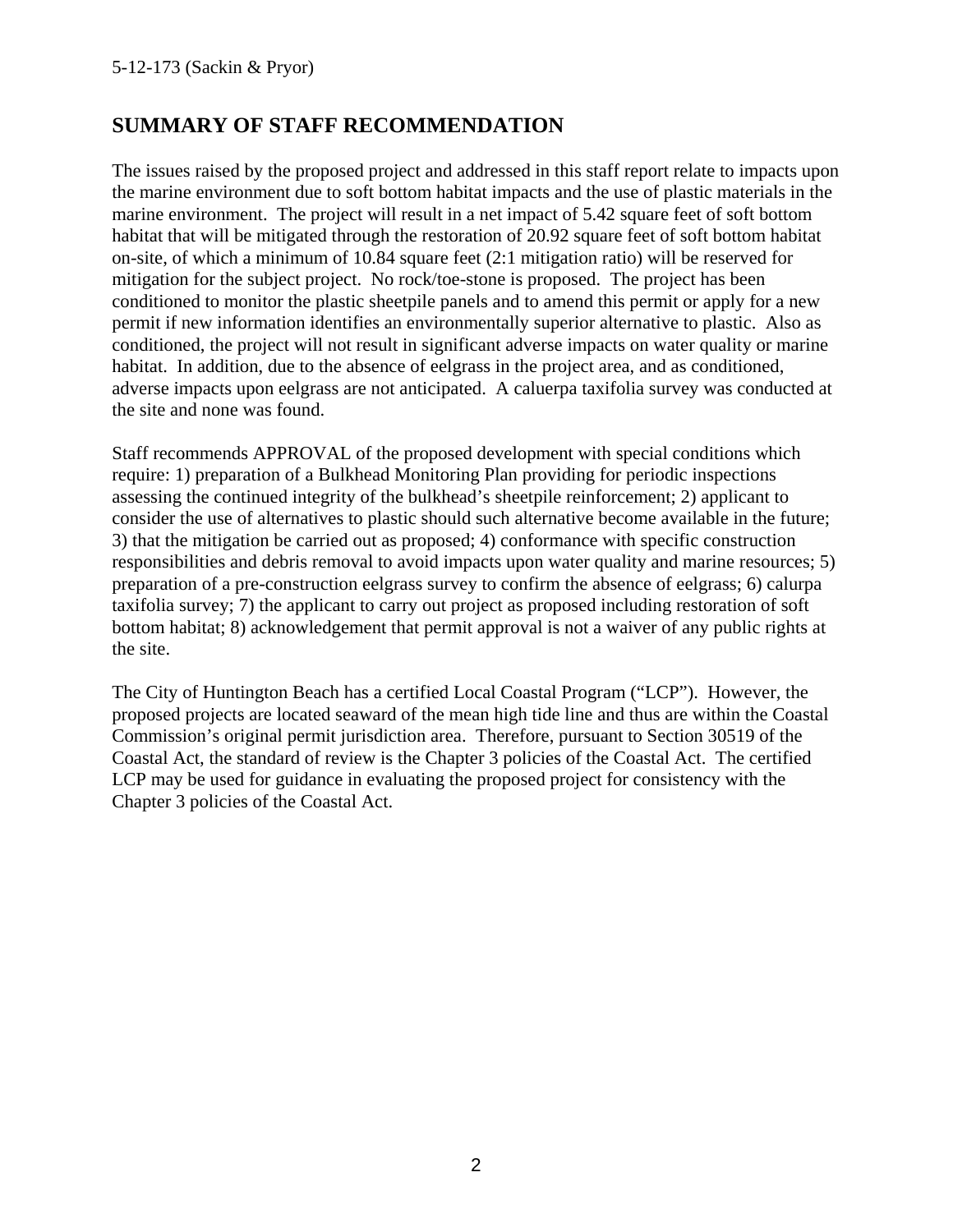# **TABLE OF CONTENTS**

| D. CALIFORNIA ENVIRONMENTAL QUALITY |  |
|-------------------------------------|--|
|                                     |  |

## **APPENDICES**

Appendix A – Substantive File Documents

#### **EXHIBITS**

Exhibit 1 – Area Map Exhibit 2 – Project Plans Exhibit 3 – Summary of Sheetpile and Concrete Overpour Areas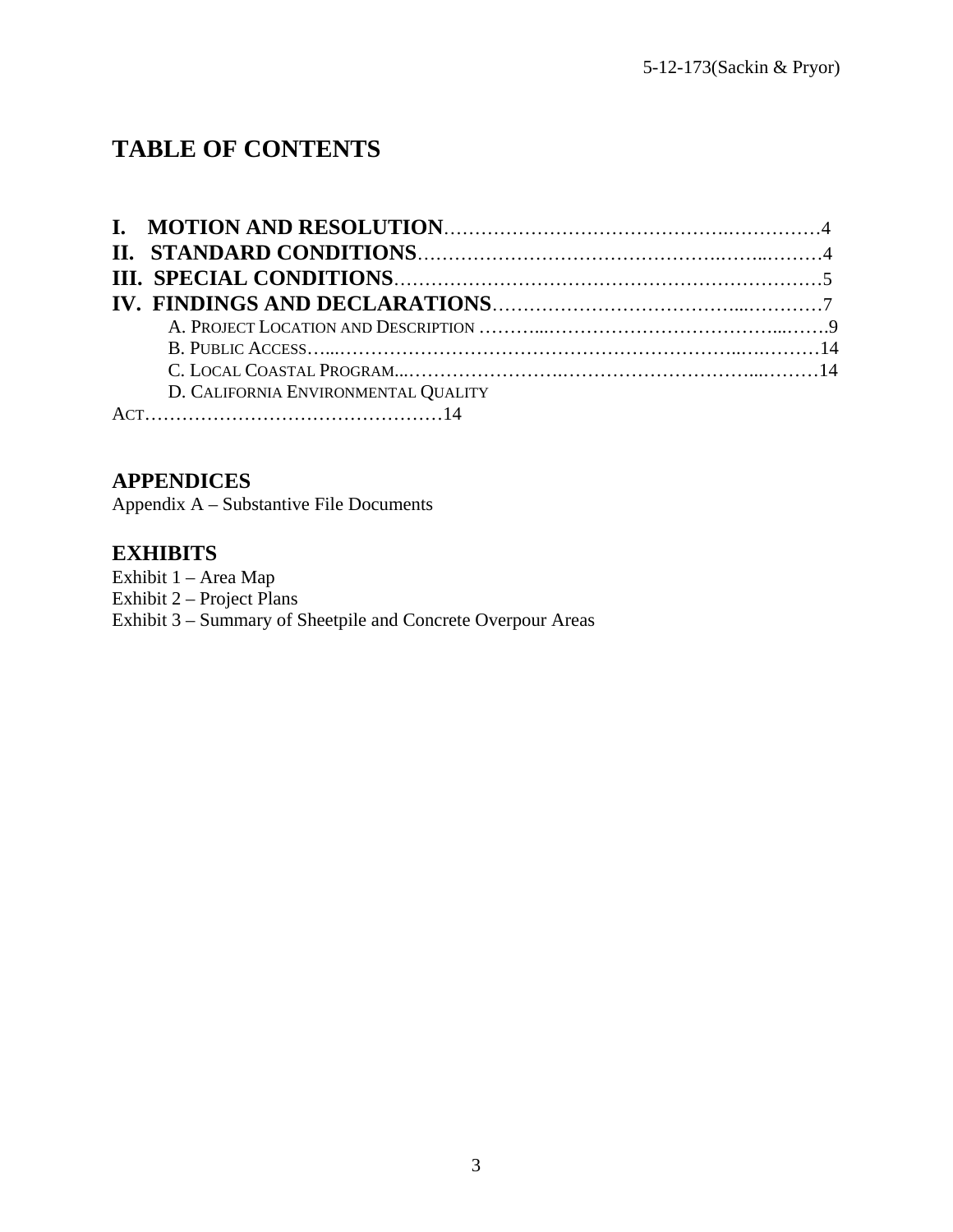#### **I. MOTION AND RESOLUTION**

#### **Motion:**

*I move that the Commission approve the Coastal Development Permit Applications included in the consent calendar in accordance with the staff recommendations.* 

Staff recommends a **YES** vote. Passage of this motion will result in approval of all the permits included on the consent calendar. The motion passes only by affirmative vote of a majority of the Commissioners present.

#### **Resolution:**

*The Commission hereby approves a coastal development permit for the proposed development and adopts the findings set forth below on grounds that the development as conditioned will be in conformity with the policies of Chapter 3 of the Coastal Act and will not prejudice the ability of the local government having jurisdiction over the area to prepare a Local Coastal Program conforming to the provisions of Chapter 3. Approval of the permit complies with the California Environmental Quality Act because either 1) feasible mitigation measures and/or alternatives have been incorporated to substantially lessen any significant adverse effects of the development on the environment, or 2) there are no further feasible mitigation measures or alternatives that would substantially lessen any significant adverse impacts of the development on the environment.* 

#### **II. STANDARD CONDITIONS**

This permit is granted subject to the following standard conditions:

- 1. **Notice of Receipt and Acknowledgment.** The permit is not valid and development shall not commence until a copy of the permit, signed by the permittee or authorized agent, acknowledging receipt of the permit and acceptance of the terms and conditions, is returned to the Commission office.
- 2. **Expiration.** If development has not commenced, the permit will expire two years from the date on which the Commission voted on the application. Development shall be pursued in a diligent manner and completed in a reasonable period of time. Application for extension of the permit must be made prior to the expiration date.
- 3. **Interpretation.** Any questions of intent or interpretation of any condition will be resolved by the Executive Director or the Commission.
- 4. **Assignment.** The permit may be assigned to any qualified person, provided assignee files with the Commission an affidavit accepting all terms and conditions of the permit.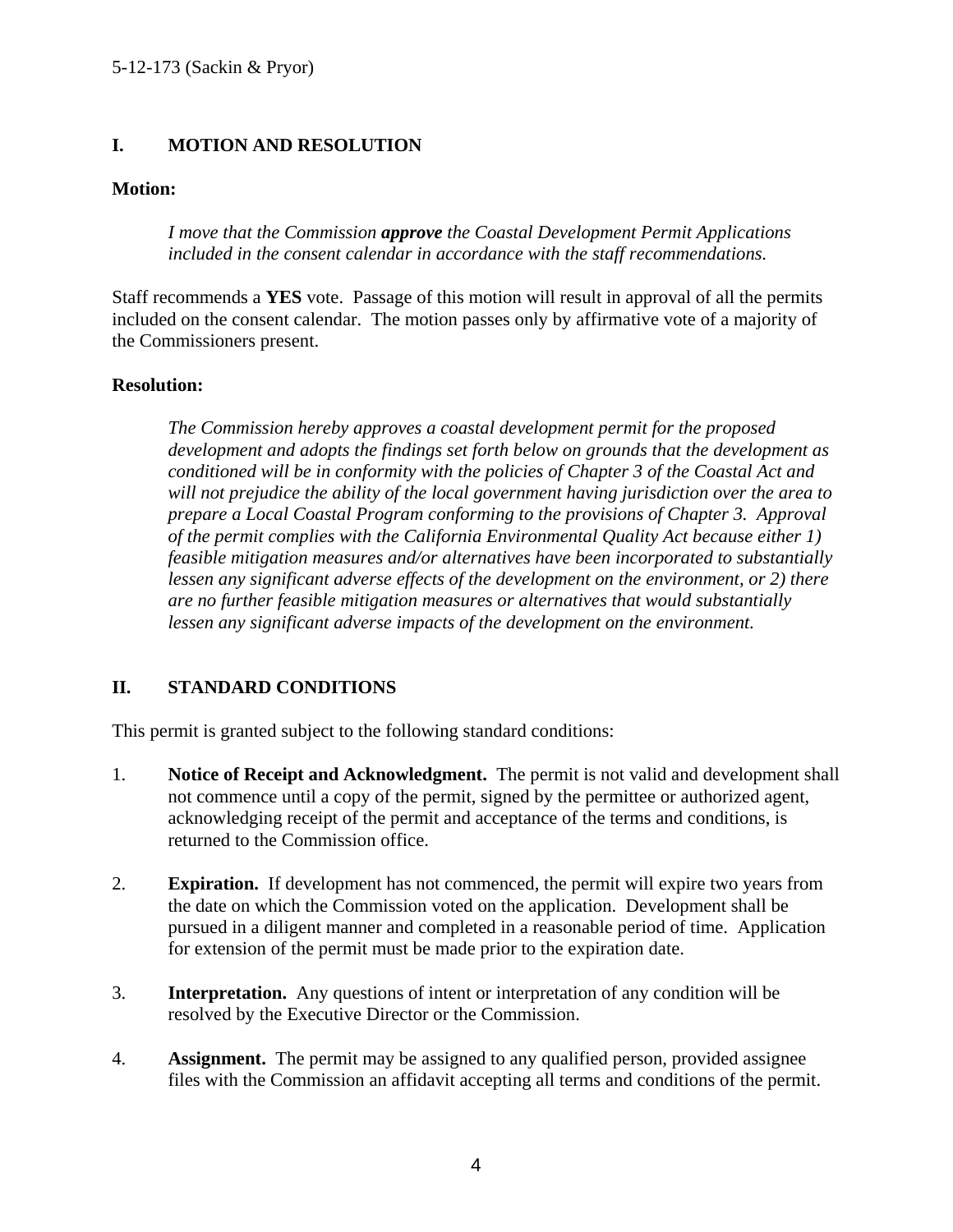5. **Terms and Conditions Run with the Land.** These terms and conditions shall be perpetual, and it is the intention of the Commission and the permittee to bind all future owners and possessors of the subject property to the terms and conditions.

#### **III. SPECIAL CONDITIONS**

This permit is granted subject to the following special conditions:

1. **Bulkhead Monitoring Plan.** The permittees shall maintain the bulkhead reinforcement in good condition throughout the life of the development. PRIOR TO ISSUANCE OF THE COASTAL DEVELOPMENT PERMIT, the applicants shall submit to the Executive Director for review and approval a Bulkhead Monitoring Plan. The permittees, and their successors in interest shall be responsible for carrying out all provisions of the approved Monitoring Plan for as long as the bulkhead reinforcement remains in place. The monitoring plan, at a minimum, shall provide for: (a) regular inspections by a licensed engineer. These inspections shall be performed at least every 2 years; (b) inspections shall examine the exposed portions of the bulkhead reinforcement (to the mud line) for signs of weakness or possible failure, including, but not limited to cracking, bending, splitting, splintering, or flaking. All weak or potential failure areas should be marked on an as-built plan of the bulkhead reinforcement, and there should be photographs and text to explain the nature and extent of each weakness.

Inspection reports shall be prepared and conveyed to the Executive Director within 30 days of the inspection work. These reports shall provide information on and photographs from the date of the inspection, the name and qualifications of the person performing the inspection, and an overall assessment of the continued integrity of the bulkhead reinforcement. If the inspection identifies any areas where the bulkhead reinforcement has been damaged, the report shall identify alternatives to remedy the damage.

In the event that any sections of the bulkhead reinforcement are damaged or flaking, the permittees shall notify the Commission within 10 days; and in such event, within 30 days of such notification, submit to the Commission a complete application for any coastal development permit amendment, or new permit, necessary for the repair or replacement of the bulkhead reinforcement.

2. **Alternatives to Plastic.** By acceptance of this permit, the applicant agrees to submit an application for an amendment to this permit or a new coastal development permit if new information becomes available that indicates that plastic has harmful effects on the marine environment, and that environmentally superior, feasible alternative(s) are available. The amendment or new coastal development shall include measures to eliminate or significantly reduce the adverse impacts of the plastic including, if necessary, the replacement of the bulkhead.

3 . **Soft Bottom Mitigation.** By acceptance of this permit, the applicant shall assure that the mitigation shall be carried out as proposed by the removal of concrete overpour at the existing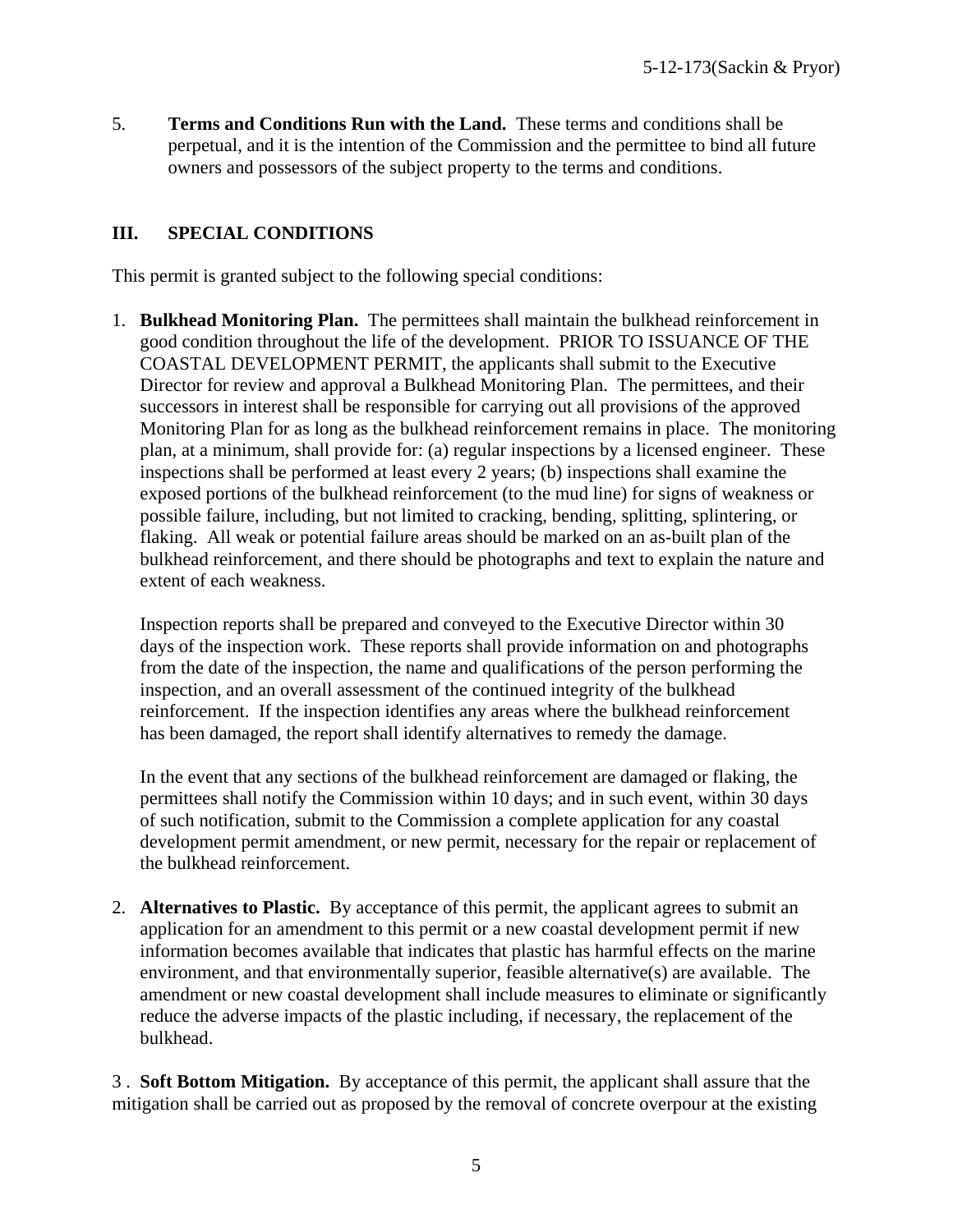#### 5-12-173 (Sackin & Pryor)

bulkhead toe at each of the subject sites and that a minimum of 5.74 square feet of mitigation area (2:1 mitigation ratio) at the 4011 Figaro Circle project site shall be reserved as mitigation specific to the project site at 3341 Bounty Circle and shall not be allowed to serve as mitigation for any other project.

- 4. **Construction Responsibilities and Debris Removal.** The permittee shall comply with the following construction related requirements:
	- **A.** No demolition or construction materials, equipment, debris, or waste shall be placed or stored where it may enter sensitive habitat, receiving waters or a storm drain, or be subject to wave, wind, rain or tidal erosion and dispersion;
	- **B.** Any and all debris resulting from demolition or construction activities, and any remaining construction material, shall be removed from the project site within 24 hours of completion of the project;
	- **C.** Demolition or construction debris and sediment shall be removed from work areas each day that demolition or construction occurs to prevent the accumulation of sediment and other debris that may be discharged into coastal waters;
	- **D.** Machinery or construction materials not essential for project improvements will not be allowed at any time in the intertidal zone;
	- **E.** If turbid conditions are generated during construction a silt curtain will be utilized to control turbidity;
	- **F.** Floating booms will be used to contain debris discharged into coastal waters and any debris discharged will be removed as soon as possible but no later than the end of each day;
	- **G.** Non buoyant debris discharged into coastal waters will be recovered by divers as soon as possible after loss;
	- **H.** The applicant shall provide adequate disposal facilities for solid waste, including excess concrete, produced during demolition or construction;
	- **I.** Debris shall be disposed of at a legal disposal site or recycled at a recycling facility. If the disposal site is located in the coastal zone, a Coastal Development Permit or an amendment to this permit shall be required before disposal can take place unless the Executive Director determines that no amendment or new permit is legally required;
	- **J.** All stock piles and construction materials shall be covered, enclosed on all sides, shall be located as far away as possible from drain inlets and any waterway, and shall not be stored in contact with the soil;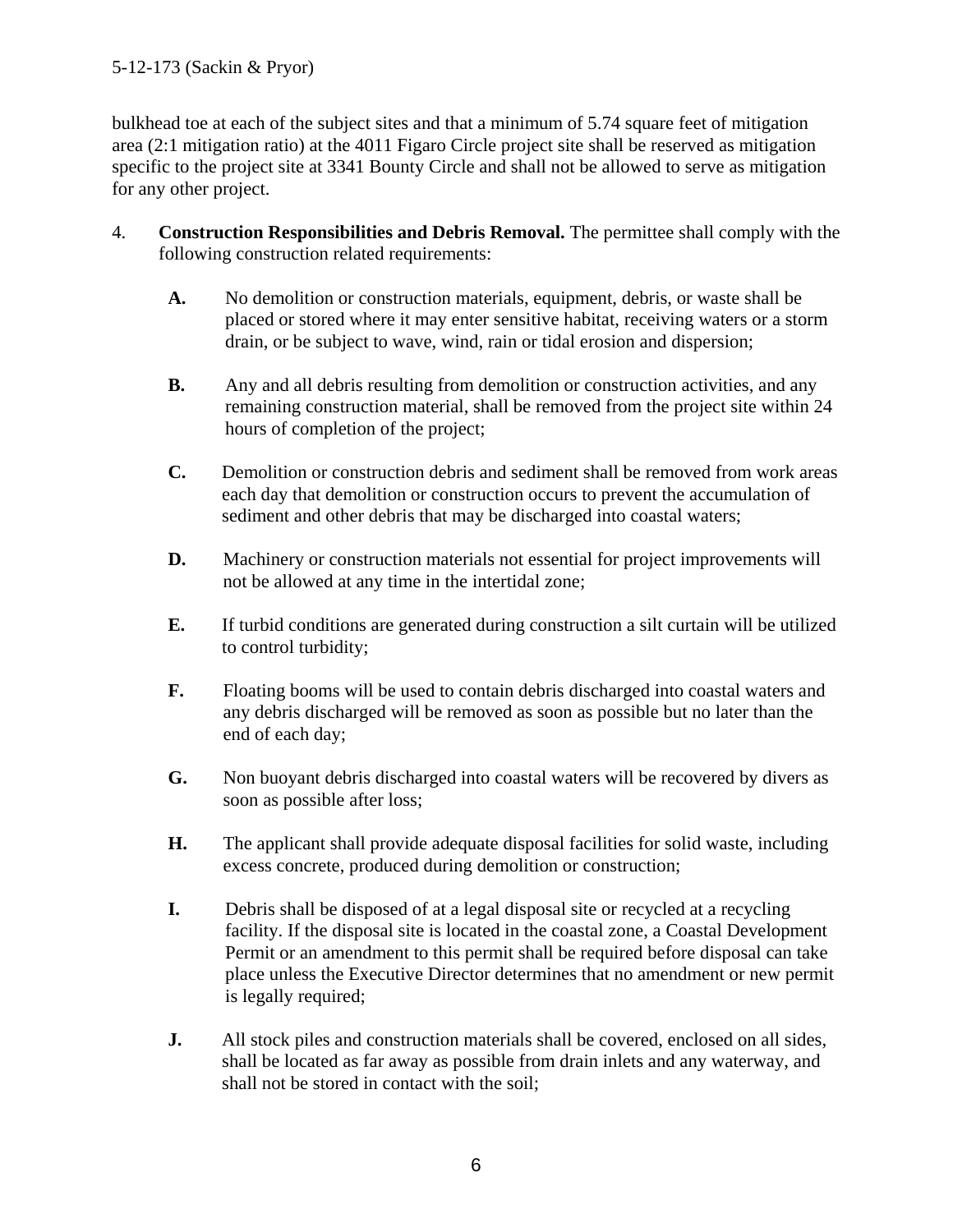- **K.** Sand from the beach, cobbles, or shoreline rocks shall not be used for construction material;
- **L.** Machinery and equipment shall be maintained and washed in confined areas specifically designed to control runoff. Thinners or solvents shall not be discharged into sanitary or storm sewer systems;
- **M.** The discharge of any hazardous materials into any receiving waters shall be prohibited;
- **N.** Spill prevention and control measures shall be implemented to ensure the proper handling and storage of petroleum products and other construction materials. Measures shall include a designated fueling and vehicle maintenance area with appropriate berms and protection to prevent any spillage of gasoline or related petroleum products or contact with runoff. The area shall be located as far away from the receiving waters and storm drain inlets as possible;
- **O.** Best Management Practices (BMP's) and Good Housekeeping Practices (GHP's) designed to prevent spillage and/or runoff of demolition or construction-related materials, and to contain sediment or contaminants associated with demolition or construction activity, shall be implemented prior to the on-set of such activity; and
- **P.** All BMP's shall be maintained in a functional condition throughout the duration of construction activity.
- 5. **Pre-Construction Eelgrass Survey.** A valid pre-construction eelgrass (*Zostera marina*) survey shall be completed during the period of active growth of eelgrass (typically March through October). The pre-construction survey shall be completed prior to the beginning of construction and shall be valid until the next period of active growth. If any portion of the project commences in a previously undisturbed area after the last valid eelgrass survey expires, a new survey is required prior to commencement of work in that area. The survey shall be prepared in full compliance with the "*Southern California Eelgrass Mitigation Policy*" Revision 8 (except as modified by this special condition) adopted by the National Marine Fisheries Service and shall be prepared in consultation with the California Department of Fish and Game. The applicant shall submit the eelgrass survey for the review and approval by the Executive Director within five (5) business days of completion of each eelgrass survey and in any event no later than fifteen (15) business days prior to commencement of any development. If the eelgrass survey identifies any eelgrass within the project area, which would be impacted by the proposed project, the development shall require an amendment to this permit from the Coastal Commission or a new Coastal Development Permit.

**Post-Construction Eelgrass Survey.** If any eelgrass is identified in the project area by the survey required by this special condition, within one month after the conclusion of construction, the applicant shall survey the project site to determine if any eelgrass was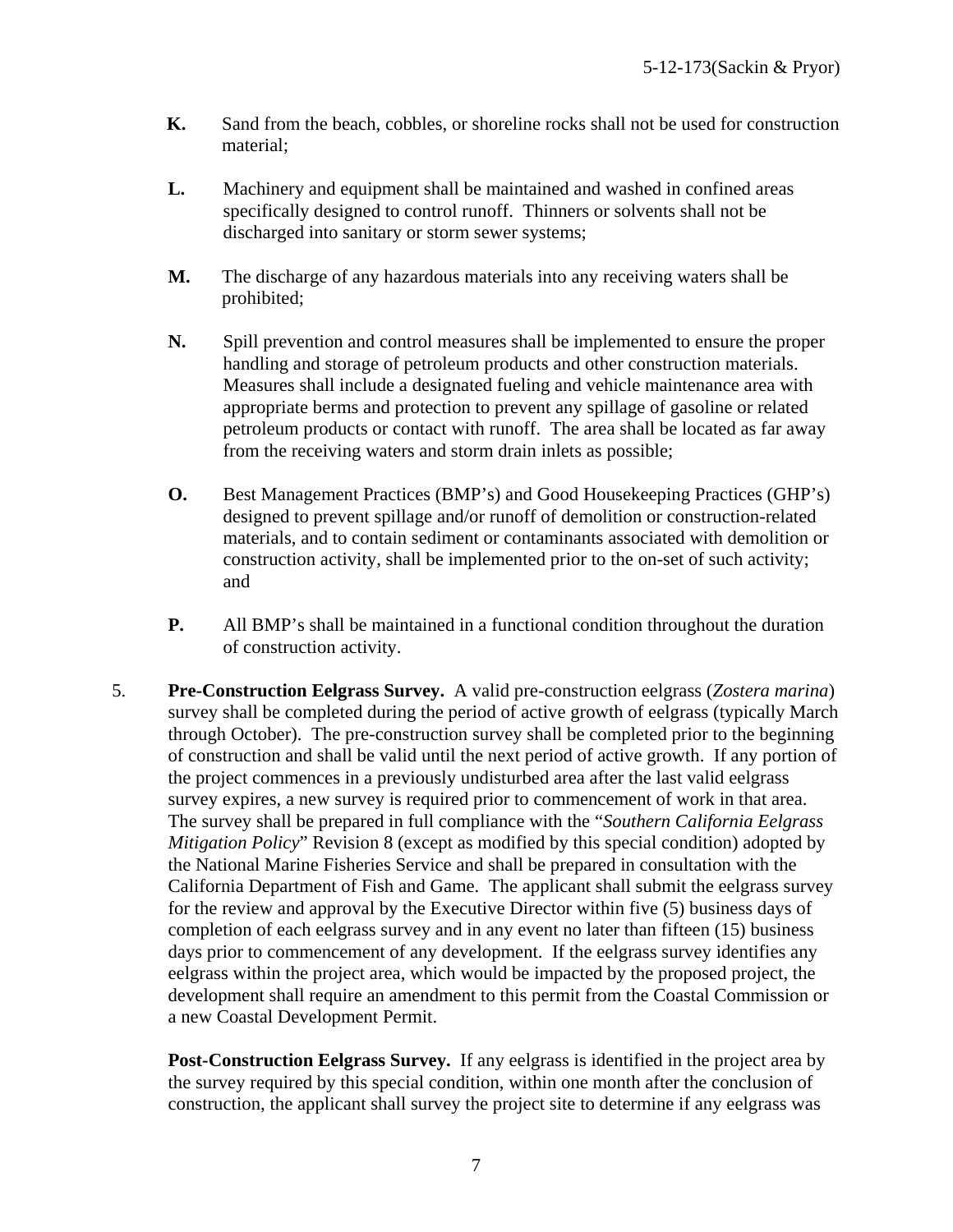adversely impacted. The survey shall be prepared in full compliance with the "*Southern California Eelgrass Mitigation Policy*" Revision 8 (SCEMP) (except as modified by this special condition) adopted by the National Marine Fisheries Service and shall be prepared in consultation with the California Department of Fish and Game. The applicant shall submit the post-construction eelgrass survey for the review and approval by the Executive Director within thirty (30) days after completion of the survey. If any eelgrass has been impacted, the applicant shall replace the impacted eelgrass at a minimum 1.2:1 ratio on-site, or at another location, in accordance with the SCEMP. All impacts to eelgrass habitat shall be mitigated at a minimum ratio of 1.2:1 (mitigation:impact). The exceptions to the required 1.2:1 mitigation ratio found within SCEMP shall not apply. Implementation of mitigation shall require an amendment to this permit or a new Coastal Development Permit unless the Executive Director determines that no amendment or new permit is legally required.

6. **Pre-Construction Caulerpa taxifolia Survey.** Not earlier than 90 days nor later than 30 days prior to commencement or re-commencement of any development authorized under this Coastal Development Permit (the "*project*"), the applicant shall undertake a survey of the project area and a buffer area at least 10 meters beyond the project area to determine the presence of the invasive alga *Caulerpa taxifolia*. The survey shall include a visual examination of the substrate. If any portion of the project commences in a previously undisturbed area after the last valid *Caulerpa taxifolia* survey expires, a new survey is required prior to commencement of work in that area.

The survey protocol shall be prepared in consultation with the Regional Water Quality Control Board, the California Department of Fish and Game, and the National Marine Fisheries Service. Within five (5) business days of completion of the survey, the applicant shall submit the survey:

- (1) for the review and approval by the Executive Director; and
- (2) to the Surveillance Subcommittee of the Southern California Caulerpa Action Team (SCCAT). The SCCAT Surveillance Subcommittee may be contacted through William Paznokas, California Department of Fish & Game (858/467-4218) or Robert Hoffman, National Marine Fisheries Service (562/980-4043), or their successors.

If *Caulerpa taxifolia* is found within the project or buffer areas, the applicant shall not proceed with the project until 1) the applicant provides evidence to the Executive Director that all *Calurpa taxifolia* discovered within the project and buffer area has been eliminated in a manner that complies with all applicable governmental approval requirements, including but not limited to those of the California Coastal Act, or 2) the applicant has revised the project to avoid any contact with *Calurpa. taxifolia*. No revisions to the project shall occur without a Coastal Commission approved amendment to this Coastal Development Permit unless the Executive Director determines that no amendment is legally required.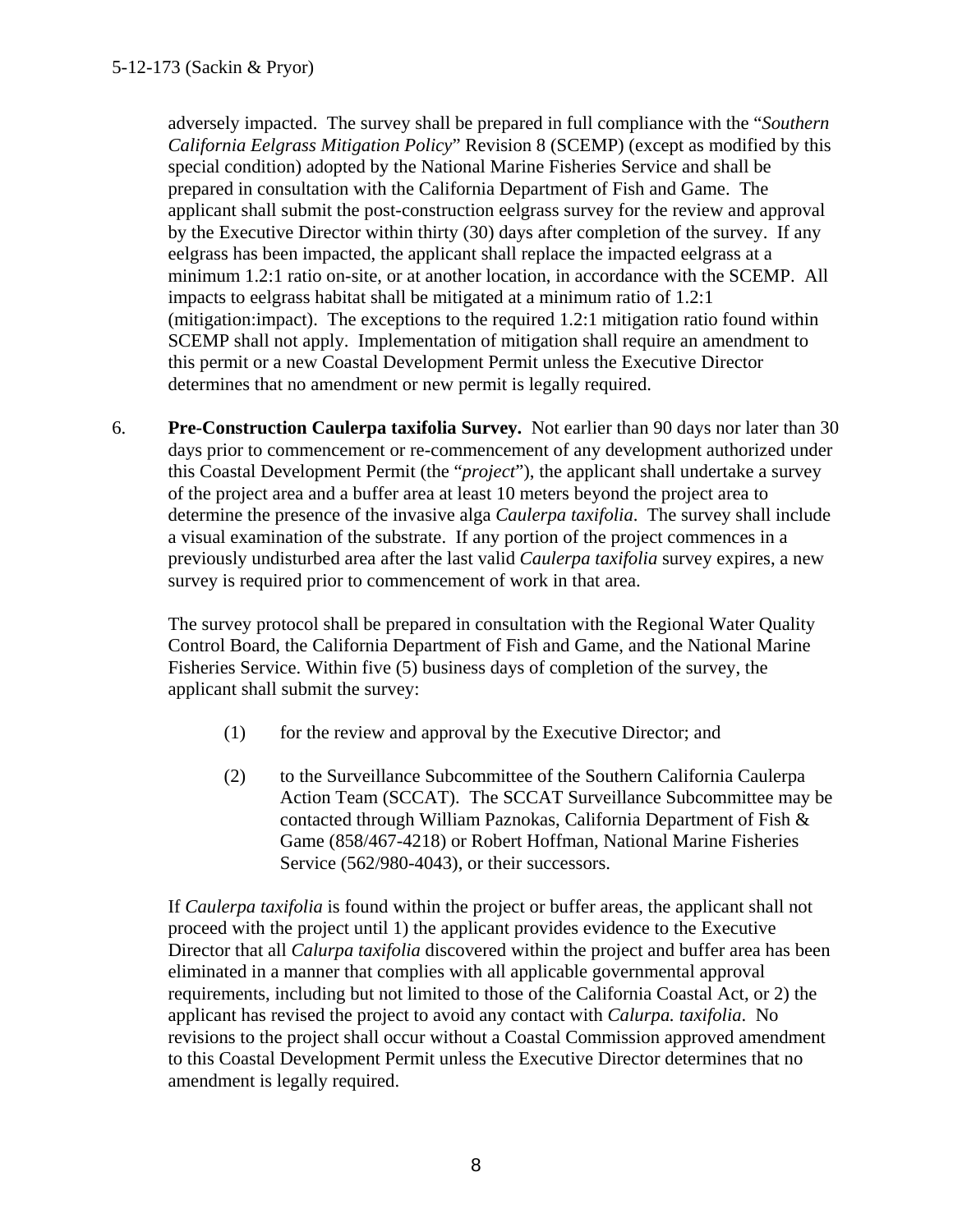- 7 . **Conformance with Proposed Plan.** The applicant shall conform to the plans dated 6/8/2012, received in the Commission's office on 6/20/12, including the restoration of 25.72 square feet of soft bottom habitat at 4011 Figaro Circle (to be used as mitigation for soft bottom impacts at both 4011 Figaro Circle and 3341 Bounty Circle) as described in the *Pre-Construction Marine Biological Assessment for a Seawall Repair Project at 4011 Figaro Circle, Huntington Beach, CA 92649*, prepared by Coastal Resources Management, Inc., dated 2/4/12. Any proposed changes to the approved plan shall be reported to the Executive Director. No changes to the approved plan shall occur without a Commission amendment to this coastal development permit unless the Executive Director determines that no amendment is legally required.
- 8 . **Public Rights.** The Coastal Commission's approval of this permit shall not constitute a waiver of any public rights that exist or may exist on the property. The permittee shall not use this permit as evidence of a waiver of any public rights that may exist on the property.

## **IV. FINDINGS AND DECLARATIONS:**

#### **A. PROJECT LOCATION AND DESCRIPTION**

The two proposed project sites are located at 4011 Figaro Circle and 3341 Bounty Circle in Huntington Harbor in the City of Huntington Beach, Orange County (Exhibit 1). The sites are not adjacent to one another but are both located within Huntington Harbor. Huntington Harbor was developed in the 1960s constructed using cast in place, reinforced concrete seawall/bulkheads with foundations supported on vertical and battered (i.e., angled) untreated timber piles. Single family residences are located behind the bulkhead and private boat docks associated with the residences are located seaward of the bulkhead.

The City has a certified Local Coastal Program. However, because the proposed development is located seaward of the mean high tide line (seaward of the existing bulkhead), the project falls within the Commission's retained permit jurisdiction. No public access currently exists at the project site. The nearest public access in the area is at a small pocket beach located at the Davenport Drive bridge (approximately two blocks to the south) and also at Sunset County Beach located approximately  $\frac{3}{4}$  mile to the west.

The concrete bulkhead wall is supported by untreated timber piles below the bulkhead footing. In the past 40-50 years since the creation of the Harbor, sediments have settled or eroded away from the toe of the bulkhead and from beneath the bulkhead footing exposing the timber piles. The applicant's engineering consultant has indicated that undermining of the bulkhead footings does not affect the structural integrity of the wall. The exposure does, however, affect the wood piles supporting the bulkhead wall by allowing access by marine wood boring organisms. The wood boring organisms house themselves and feed on the wood piles, which decreases the cross section of the pile, and decreases the pile's ability to support the bulkhead. Damage to the supporting timber piles could lead to bulkhead collapse. If protective measures are not implemented, damage to the bulkhead could result, leading to failure of the bulkhead and damage to the residences landward of the bulkhead. The proposed bulkhead repair is designed to fill in the eroded sediment voids behind the concrete bulkhead footing with grout thereby sealing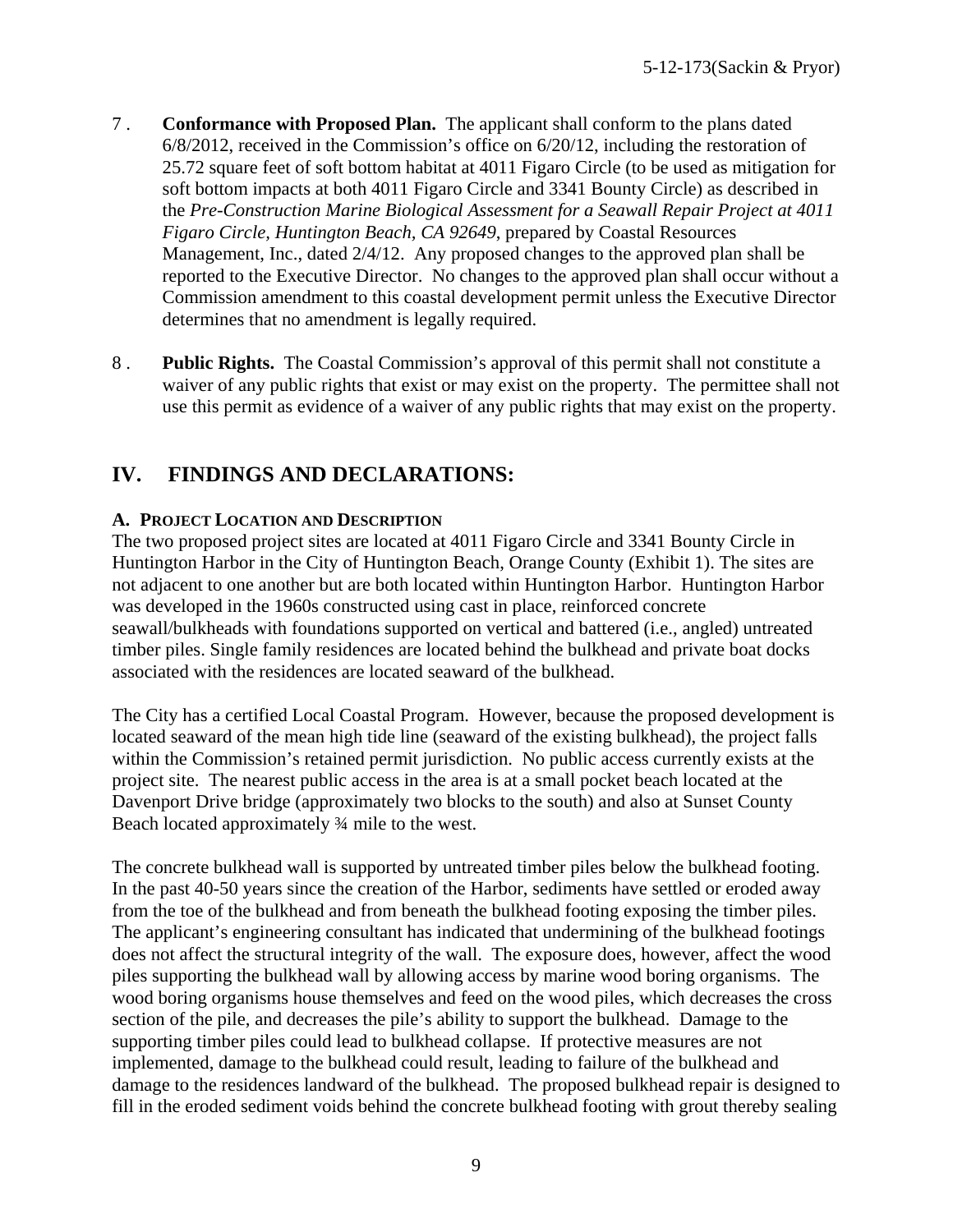#### 5-12-173 (Sackin & Pryor)

the untreated timber piles and protecting them from marine boring organisms, ensuring the necessary support to the bulkhead.

The applicants propose to repair/reinforce the existing bulkhead/seawall foundations on two separate residential lots that front on Huntington Harbour. The bulkhead at the Sackin property is 101' 6" long. The bulkhead at the Sacking property is 124' long. The proposed bulkhead foundation repair includes installation of  $7/16<sup>th</sup>$  inch thick, 7' 6" tall, marine grade carbon fiber reinforced vinyl ester resin sheetpile panels immediately adjacent to the existing foundation footing of the existing bulkhead. The sheetpile panels are connected by 2 inch by 2 inch carbon fiber reinforced vinyl ester resin interlocks at the toe of the existing bulkhead footing and the top of each panel of sheet pile is proposed to be anchored with bolts into the bulkhead footing to provide support; grout will then be injected behind the sheetpile to fill the voids beneath the bulkhead foundation footing and around the untreated timber piles. Due to the voids and varying mudline depth along the toe of the bulkhead, the actual depth that the panels will extend into the harbor bottom below the bottom of the concrete bulkhead footing will vary. The minimum amount of panel penetration into the harbor bottom for structural stability has been determined to be at least 2.5 feet, as proposed, a minimum embedment of 4' 2" will be achieved at both sites. Project Plans are included as Exhibit 2. No rock/toe-stone is proposed at this time.

The proposed sheetpile panels will be installed using a modified driving hammer from a waterside work platform. No spuds or anchors or other bottom disturbing activities are associated with the work platform. The hammer size and impact is less than that needed to drive steel or PVC sheetpiles due to the material properties of the carbon fiber reinforced vinyl ester resin sheetpiles. Each sheet pile has an interlocking mechanism that acts as a guide to keep the pile aligned while driving and provides for a mechanical attachment at each joint. The sheet piles will attach to the wall footing and extend the entire length of the properties. The piles will terminate at each end of the property. Due to the relatively thin nature of the piles  $(7/16<sup>th</sup>$  inch thick), no special termination or transition is required. Any future protection, repair, or replacement of the bulkheads at the adjacent properties can progress unimpeded by the protective measures proposed at the subject site.

#### **Fill of Coastal Waters - Soft Bottom Impacts**

The proposed development will occur in the waters of Huntington Harbour, in an area that is entirely submerged. The proposed placement of the sheetpile panels and interlocks would result in the permanent coverage of 5.42 square feet of soft bottom habitat at the Sackin property and 6.7 sq. ft. at the Pryor property and associated benthic (bottom-dwelling) organisms (a total of 12.12 sq. ft.).

The habitat to be impacted at the subject site consists of soft bottom, containing amphipods and hydroids. These species are common to soft bottom habitat throughout the harbor. No sensitive plant or wildlife species are known to occur within this habitat at the subject site.

To mitigate the loss of soft bottom habitat, the applicant proposes to remove the concrete overpour adjacent to the bulkhead which dates from the time of the bulkhead's original construction in approximately the 1960s. The area of concrete overpour existing and proposed to be removed at the Sackin site is 25.72 sq. ft. and 3.83 sq. ft. at the Pryor property. The area of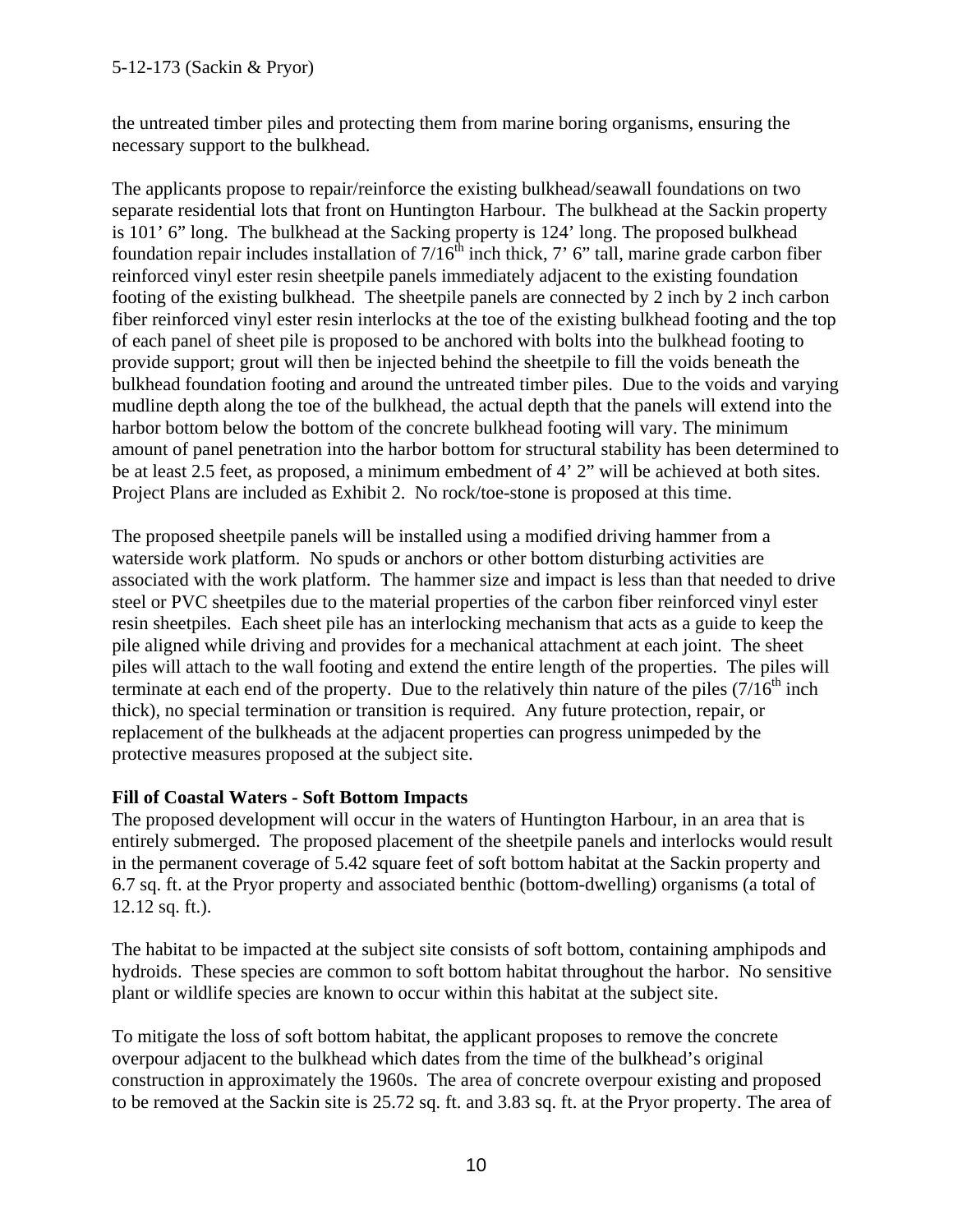concrete overpour was determined through field measurements taken along the bulkhead footings (Exhibit 3). Since the area of concrete overpour being removed exceeds the area of sheetpile being installed at the Sackin property, there will be an increase in soft bottom of 20.3 sq. ft at this property. Conversely, the Pryor property has less area of concrete overpour being removed than sheetpile being installed which results in a net impact to soft bottom of 2.87 sq. ft.

In similar circumstances the Commission has found a mitigation ratio of 2:1 (mitigation to impact) to be acceptable and prefers that mitigation occur on-site and if not possible in the vicinity. The required soft bottom mitigation at the Pryor property (at a 2;1 mitigation ratio) requires creation of 5.74 sq. ft. of newly created soft bottom habitat. The applicants propose to obtain the required 5.74 sq. ft. mitigation from the increase of soft bottom habitat at the Sackin site. The proposed project and mitigation have been reviewed and accepted by the California Department of Fish & Game. After the removal of the previous overpour at both sites and accounting for the required mitigation, the end result of both projects is an overall 14.56 sq. ft. increase of soft bottom habitat in Huntington Harbor.

Thus, the proposed project as conditioned to carry out the proposed mitigation is consistent with the requirements of Section 30233 regarding fill of coastal waters in that the project be an allowable use, the least environmentally damaging feasible alternative, and provides adequate mitigation.

#### **Shoreline Protection**

The proposed project involves the fill of coastal waters in the form of the 225.6 linear feet of  $7/16<sup>th</sup>$  inch thick sheet piles and thirty-eight 2 inch by 2 inch interlocks for a total fill amount of 12.12 sq. ft. The purpose of the proposed fill is to protect the existing residences, which is not one of the seven allowable uses enumerated under section 30233 of the Coastal Act. However, Section 30235 of the Coastal Act requires the Commission to approve seawalls and other similar structures when such protection structures are necessary to protect existing primary structures and provided that the protection structures are designed to eliminate or mitigate adverse impacts on local shoreline sand supply.

Alternatives considered were: 1) installation of driven sheet piles with rip rap rock at the base; 2) concrete encasement of the existing wood piles in place; 3) the use of steel sheet piles rather than plastic (ester vinyl resin); 4) placement of filter fabric across the void to be held in place by new rock; and 5) repair of individual piles as they become damaged (do nothing alternative). All of the alternatives other than the proposed project would result in greater impacts to the marine environment. Thus, the proposed project is the least environmentally damaging feasible alternative.

The proposed bulkhead reinforcement is necessary to maintain the existing bulkhead and thus to protect the adjacent single family residences. Therefore, the Commission finds that the proposed project is consistent with Section 30235 of the Coastal Act.

#### **Water Quality and Construction Impacts**

Due to the proposed project's location in the water, the proposed work may have adverse impacts upon water quality and the marine environment. To address potential adverse impacts to water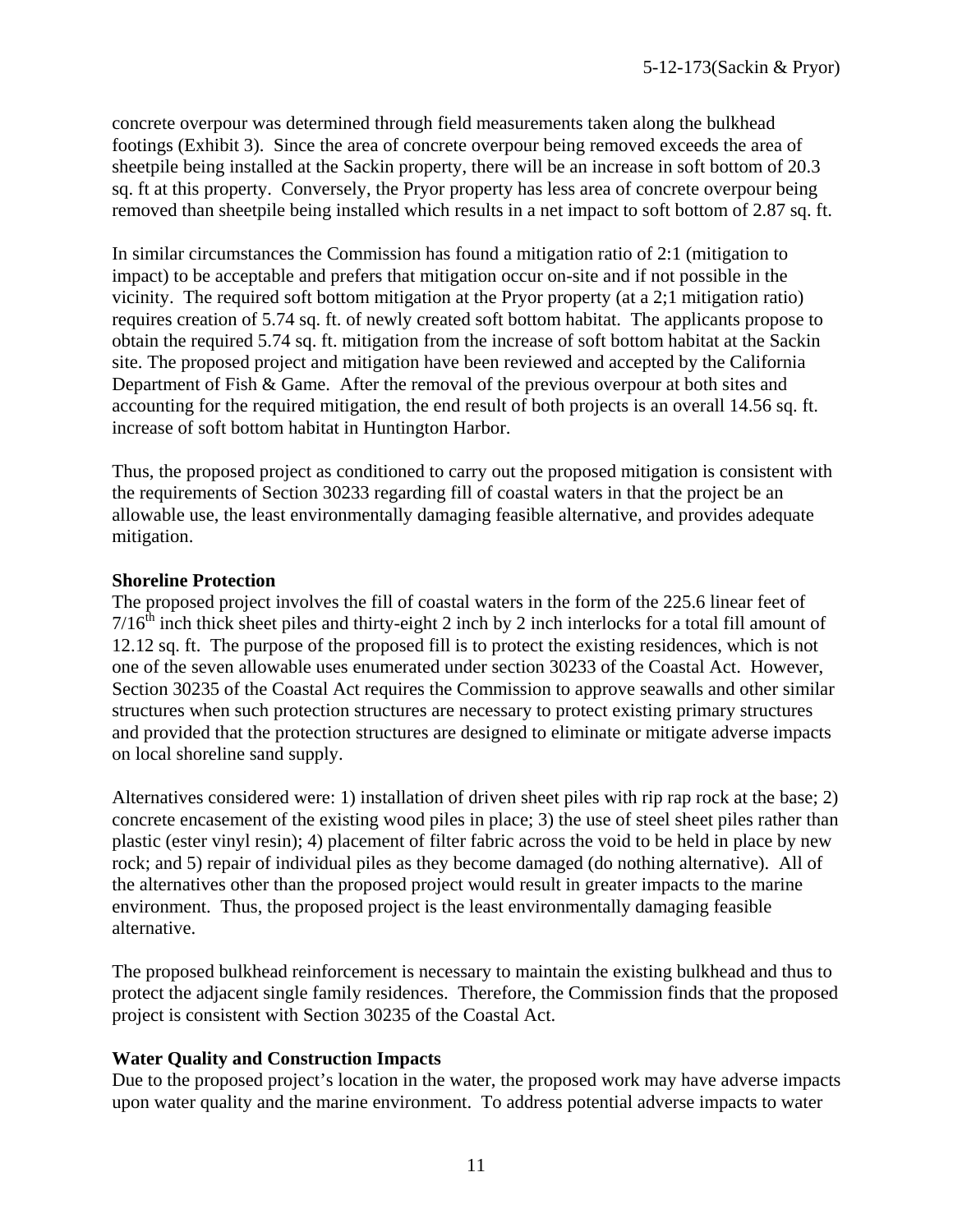quality the applicant has proposed a number of Best Management Practices including: monitoring for adherence to the Regional Water Quality Control Board specifications for discharges limiting the dispersion of any turbidity plume for the duration of construction; if regulatory levels are exceeded work shall stop until turbidity decreases and corrective actions (including reducing the rate of construction activities) are implemented; disposal of all debris and trash in suitable containers on land at the end of each construction day; and prohibition of the discharge of hazardous materials into the waters of Huntington Harbor. In addition, the project has been conditioned to prevent the improper storage of construction equipment and materials during construction and to conform with specific construction responsibilities and debris removal procedures. Thus, the proposed project is consistent with the requirements of Sections 30230 and 30231 regarding protection of coastal waters.

#### **Plastics in the Marine Environment**

The Commission has expressed concern about the use of plastic in the marine environment. In past actions, the Commission has accepted plastic for the proposed purpose when monitoring is included and when future alternatives are considered. Consequently the plastic sheet piles must be monitored to ensure that they are maintained in an environmentally safe operating condition and replaced when damage or degradation has occurred. To minimize the potential of the plastic sheet piles breaking apart and entering the water due to damage or deterioration, a special condition is imposed which requires that the project be carefully monitored at least once every two years for the life of the project. Further, the project has been conditioned to require the applicant to submit an application for an amendment to this permit or a new coastal development permit if new information becomes available that indicates that plastic has harmful effects on the marine environment, and that environmentally superior, feasible alternative(s) are available. The Commission has found such conditions necessary in past actions (5-10-106 (Hernandez); 5-03- 078 & 5-03-078-A1 (Buchanan), 5-06-436 & 5-06-438 (Tetra Tech, et al).

#### **Eelgrass**

An eelgrass survey was conducted on October 25, 2011 for the Sackin property and on April 10, 2012 for the Pryor property as part of the Pre-Construction Biological Survey Assessments prepared by Coastal Resources Management and submitted with the CDP application. The survey found no eelgrass within the projects' vicinity. Due to the ephemeral nature of eelgrass, however, an eelgrass certification is only valid until the next period of active growth. More than a year may elapse before construction commences. Even though the eelgrass inspection indicates that no eelgrass is present, and therefore eelgrass is not expected to be impacted by the proposed project, eelgrass may have established within the project area between the time the survey was conducted and commencement of construction. If eelgrass is present in the project area, adverse impacts from the proposed project could result. Therefore, measures to avoid or minimize such potential impacts must be in place in order for the project to be found consistent with Section 30230 of the Coastal Act. Therefore, the Commission imposes a special condition which requires that a current pre-construction eelgrass survey be conducted within the boundaries of the proposed project during the period of active growth of eelgrass (typically March through October), and which identifies steps to be taken should eelgrass be found onsite via a future survey.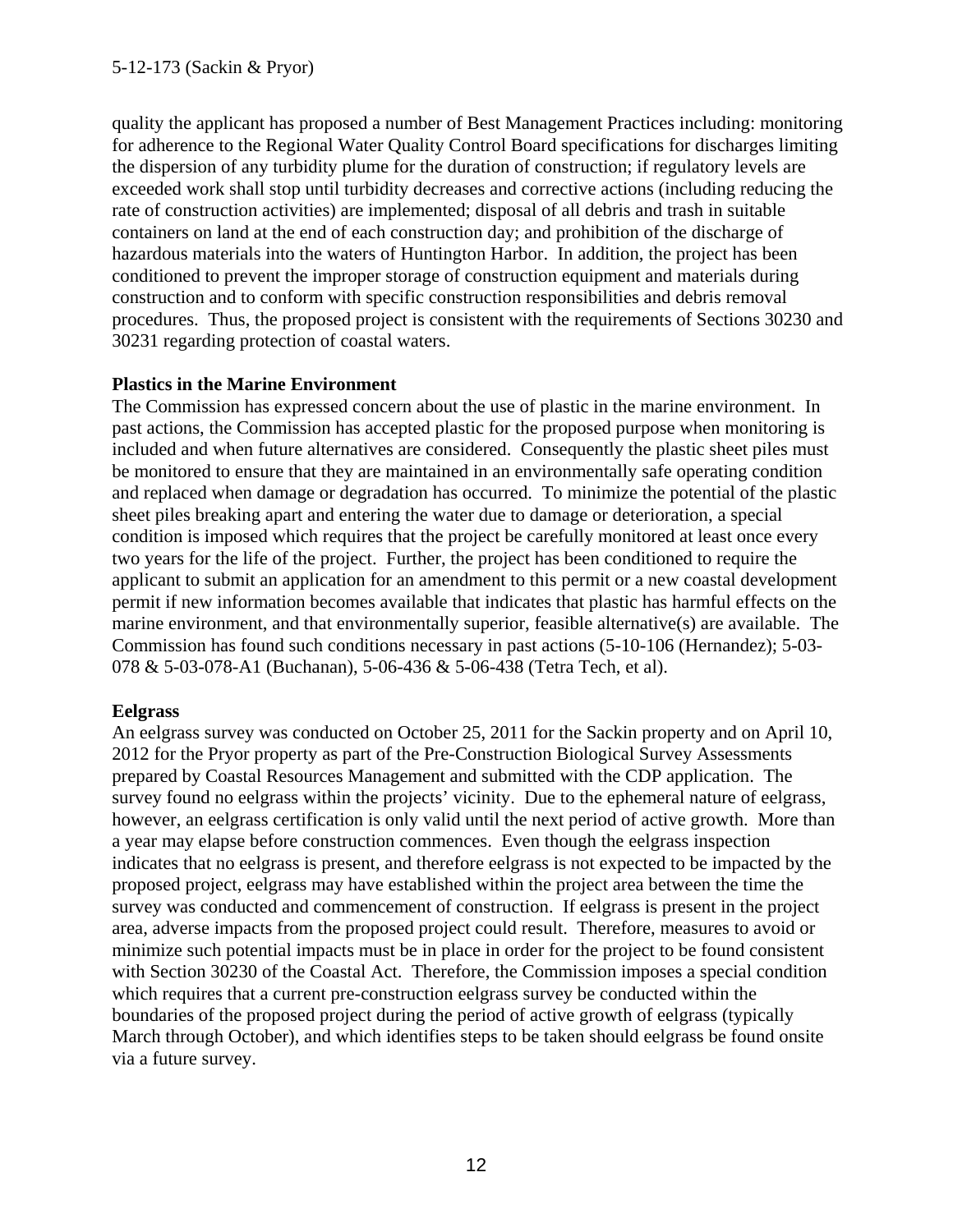#### **Caulerpa taxifolia**

The Pre-Construction Marine Biological Survey Assessment prepared by Coastal Resources Management also surveyed the site for caulerpa taxifolia. None was found at the subject site. However, caulerpa taxifolia surveys are valid for a limited period of time (90 days for *Caulerpa taxilfolia*). Due to the potential that commencement of construction may not occur during the period the survey remains valid, a special condition is imposed which requires a *Caulerpa taxifolia* survey not more than 90 days prior to commencement of construction. If construction does not occur within the respective time periods, subsequent surveys will be required. A special condition is imposed that identifies the procedures necessary to be completed prior to beginning construction in case the survey expires prior to commencement of construction. In addition, the special condition identifies post-construction procedures.

#### **Conclusion**

The proposed bulkhead repair project is necessary to protect two existing residences. Section 30235 of the Coastal Act requires the Commission to approve such projects when necessary to protect existing structures and when designed to eliminate or mitigate adverse impacts. A number of alternatives were considered, and the proposed alternative has been found to be the least environmentally damaging alternative. The proposed project includes on-site mitigation that would result in the typically required 2:1 ratio. As proposed and conditioned, measures will be in place to protect water quality during and after construction. Also, as conditioned, surveys will be conducted pre- and post- construction to assure that any unanticipated impacts to eelgrass that may occur are addressed and to assure that the project will not result in the spread of the invasive algae caluerpa taxifolia. Therefore, as proposed and conditioned, the Commission finds that the proposed project is consistent with Sections 30210, 30231, and 30233 regarding protection of the marine environment.

#### **B. PUBLIC ACCESS**

The proposed development will not affect the public's ability to gain access to, and/or to use the coast and nearby recreational facilities. Therefore, as proposed the development, as conditioned, conforms to Sections 30210 through 30214, Sections 30220 through 30224, and 30252 of the Coastal Act.

#### **C. LOCAL COASTAL PROGRAM**

Coastal Act section 30604(a) states that, prior to certification of a local coastal program ("LCP"), a coastal development permit can only be issued upon a finding that the proposed development is in conformity with Chapter 3 of the Act and that the permitted development will not prejudice the ability of the local government to prepare an LCP that is in conformity with Chapter 3. The Land Use Plan for the Sunset Beach was effectively certified on in 1982 and updated in 1992, however, Sunset Beach was annexed into the City of Huntington Beach effective August 2011. The City of Huntington Beach has since submitted an LCP Amendment to incorporate the Sunset Beach area into the City of Huntington Beach LCP. In the interim, Chapter 3 of the Coastal Act is the standard of review and the previously certified Sunset Beach LCP may be used as guidance. As conditioned, the proposed development is consistent with Chapter 3 of the Coastal Act. Approval of the project, as conditioned, will not prejudice the ability of the local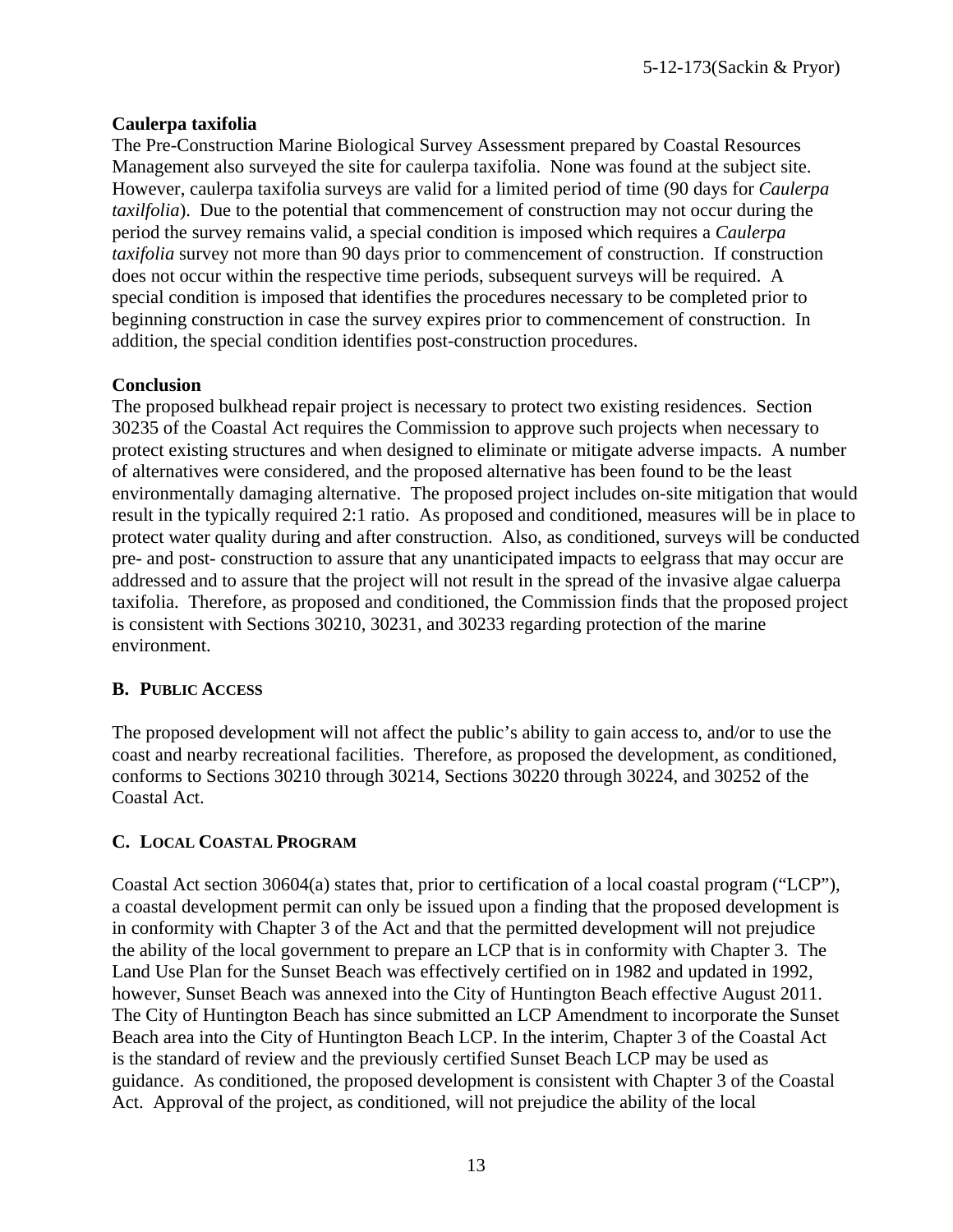government to prepare an LCP that is in conformity with the provisions of Chapter 3 of the Coastal Act.

#### **D. CALIFORNIA ENVIRONMENTAL QUALITY ACT (CEQA)**

Section 13096 of the Commission's regulations requires Commission approval of Coastal Development Permit applications to be supported by a finding showing the application, as conditioned by any conditions of approval, to be consistent with any applicable requirements of the California Environmental Quality Act (CEQA). Section 21080.5(d)(2)(A) of CEQA prohibits a proposed development from being approved if there are feasible alternatives or feasible mitigation measures available which would substantially lessen any significant adverse effect which the activity may have on the environment.

The City of Huntington Beach is the lead agency responsible for CEQA review. As determined by the City, this project is categorically exempt from CEQA as a Class 1; Section 15301 exemption. As conditioned, there are no additional feasible alternatives or additional feasible mitigation measures available which will substantially lessen any significant adverse impact the activity would have on the environment. Therefore, the Commission finds that the proposed project, as conditioned to mitigate the identified possible impacts, is consistent with CEQA and the policies of the Coastal Act.

#### **APPENDIX A**

#### SUBSTANTIVE FILE DOCUMENTS

- 1) City of Huntington Beach Local Coastal Program
- 2) City of Huntington Beach Approval in Concept dated 7/9/12
- 3) City of Huntington Beach CEQA Exemption dated 7/9/12